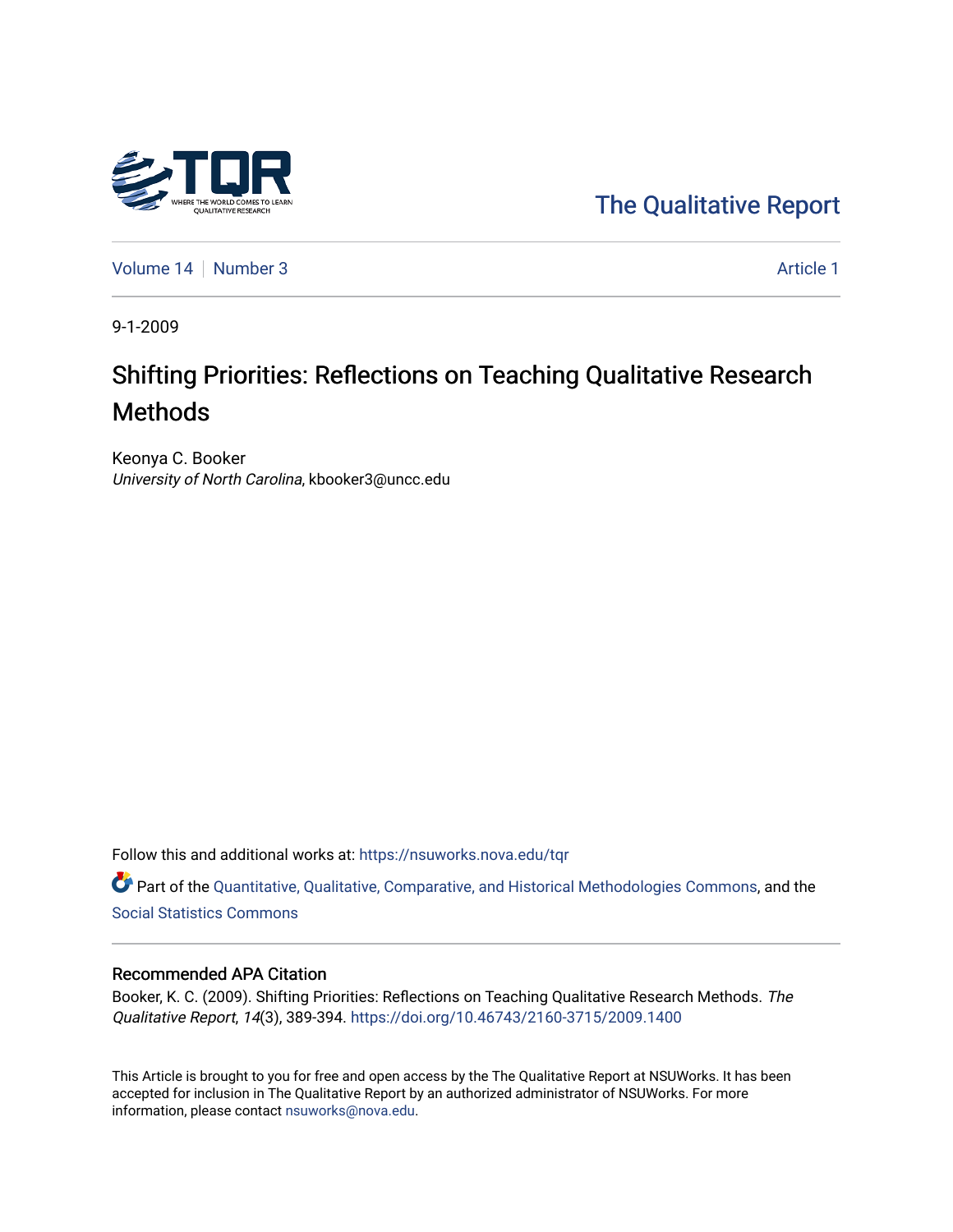

## Shifting Priorities: Reflections on Teaching Qualitative Research Methods

## Abstract

The purpose of this paper is to describe pedagogical approaches to qualitative methodology by an instructor of educational psychology at a large research university. The essay begins with an overview of how my graduate training influenced my orientation to empirical study. Next, I will focus on the obstacles encountered when instructing graduate students who are currently practicing school teachers, counselors, and administrators. Specifically, I will detail how I approach teaching qualitative research methods, ways I deal with resistance from students, and methods for introducing apprehensive learners to the ways of interpretist design. Finally, I conclude with a discussion of how I use my classroom as a rich training ground for future qualitative researchers.

## Keywords

Pedagogy, Learning, Graduate Students, and Qualitative Research Methods

## Creative Commons License



This work is licensed under a [Creative Commons Attribution-Noncommercial-Share Alike 4.0 License](https://creativecommons.org/licenses/by-nc-sa/4.0/).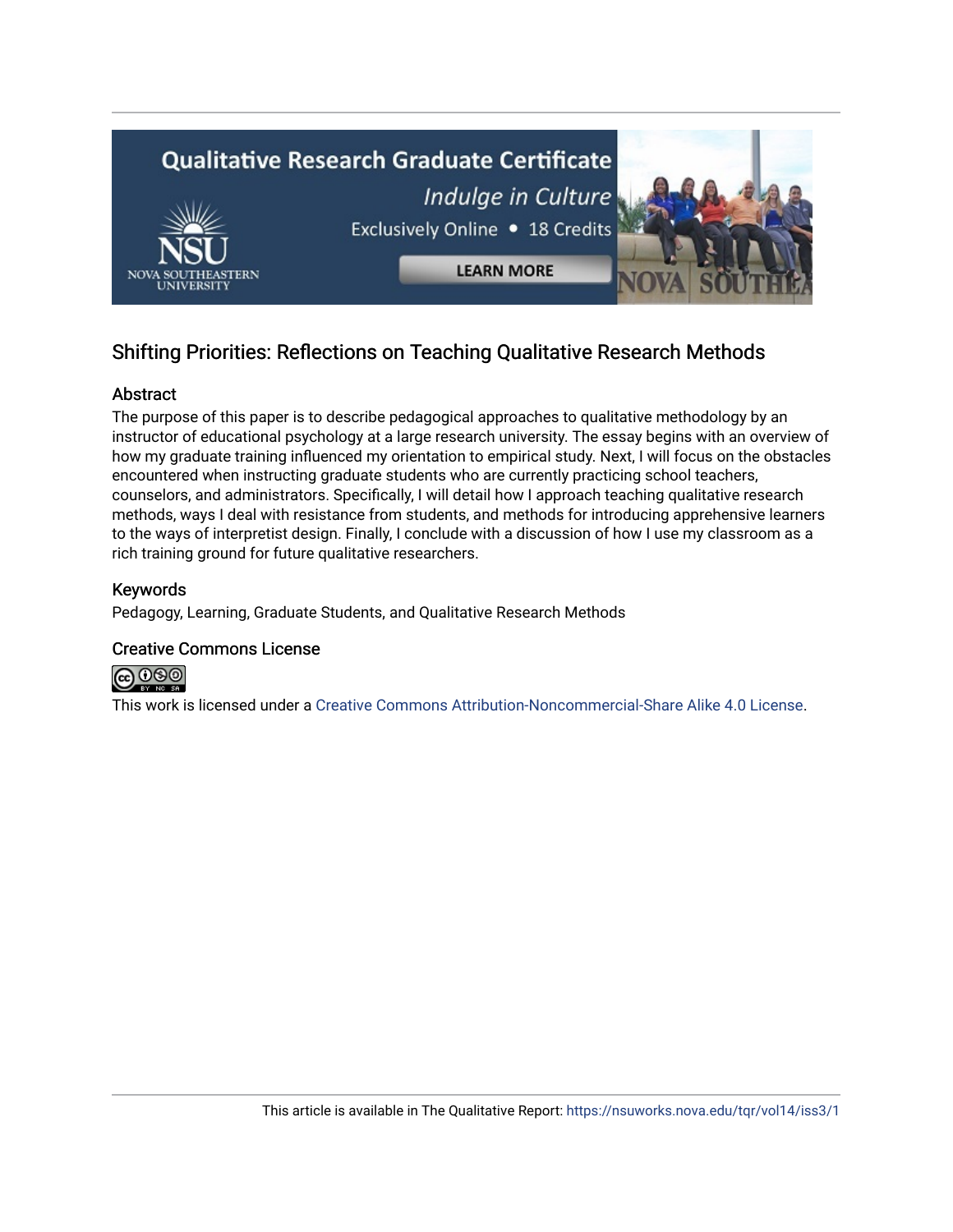## **Shifting Priorities: Reflections on Teaching Qualitative Research Methods**

## **Keonya C. Booker**

University of North Carolina, Charlotte, North Carolina USA

*The purpose of this paper is to describe pedagogical approaches to qualitative methodology by an instructor of educational psychology at a large research university. The essay begins with an overview of how my graduate training influenced my orientation to empirical study. Next, I will focus on the obstacles encountered when instructing graduate students who are currently practicing school teachers, counselors, and administrators. Specifically, I will detail how I approach teaching qualitative research methods, ways I deal with resistance from students, and methods for introducing apprehensive learners to the ways of interpretist design. Finally, I conclude with a discussion of how I use my classroom as a rich training ground for future qualitative researchers. Key Words: Pedagogy, Learning, Graduate Students, and Qualitative Research Methods* 

## **Introduction**

I am a young, African American, female professor of educational research at a large research university in the southeastern United States. As a product of a middle-class upbringing, completing college and post-graduate education were both non-negotiable expectations. In particular, being the daughter of two educators, the influence was particularly strong to "do well" academically, professionally, and personally. My professional interests led me to complete a doctorate in educational psychology and evaluation with a focus on the academic experiences of African American high school and college students.

The basis of my doctoral research training was quantitative in nature. I am well versed in t- and f-statistics, confidence intervals, variable loadings, and effect sizes. When I began to develop my own research studies, I was conflicted in the adoption of my methodological approach. On the one hand, I was taught the importance of generalizability and replication which, to this day, I believe are valuable research goals. However, the population that I study, along with the issues they face, better matched a qualitative paradigm. Specifically, for many years, minority students have been compared statistically to majority students with little attention to measurement equivalence or content validity (McLoyd & Steinberg, 1998). I wanted to incorporate a method to study these teens in a way that highlights the complexity and unique experiences they encounter. Although at my doctoral institution the push was strong to adopt a primarily quantitative methodological approach to research, the pull to qualitative research, with its emphasis on individual meaning and participant voice, was too strong for this researcher to ignore.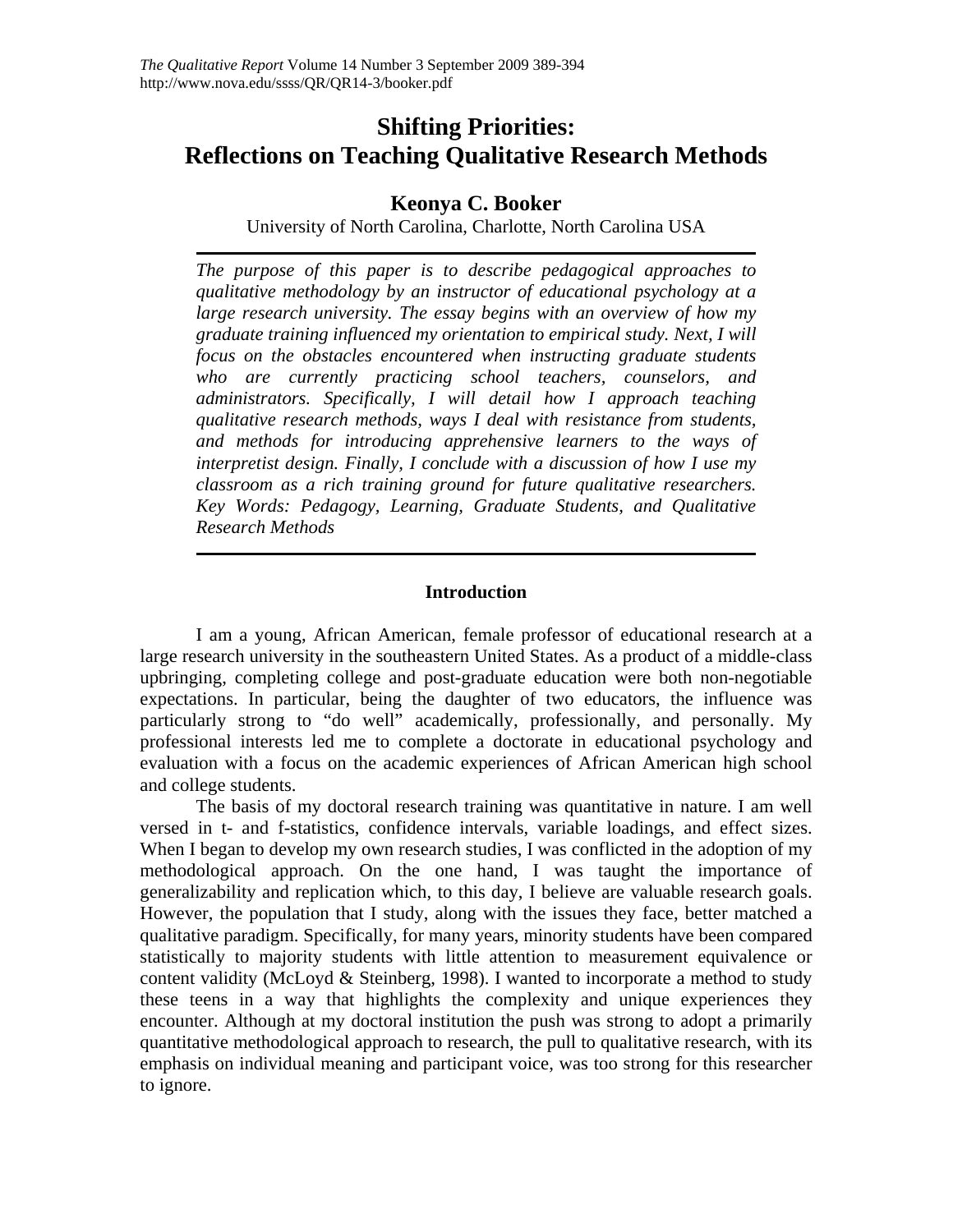#### **The Course**

Currently, I teach a course in introductory qualitative research methodology. The course is designed into two major sections. The first part of the course centers on theoretical underpinnings of qualitative research. In short, I introduce what it is and "why" we do it. The second part of the course allows students to explore the "how" of qualitative research (e.g., specific methodological tools such as observation and interviewing). Because this is the first in a series of qualitative research courses, the information is presented in a survey method, with the expectation that those who are planning to complete qualitative dissertations or theses will continue in the sequence. As envisioned, the learning objectives of the class are simple. I want my students to leave the course being superior consumers and producers of qualitative research and, by extension, all research.

The majority of my students are White, middle-class, masters and doctoral students in a top-tier school of education. Their fields of interest vary from teacher education, to higher education student affairs, to instructional technology, and to social foundations. Many students are practitioners having recently returned to graduate school from long stints in the field. Others are full time graduate students who have not yet entered the workforce or are at the beginning of their varied careers. All of my students are participants in a discipline in which high stakes testing and accountability are progressively more focused on deductive, quantified, and measurable results. Considering this quandary, the need for qualitative research in this socio-political context can be viewed as an *un-priority* in light of a decidedly positivist educational research climate.

At the beginning of each semester, I probe and ask students why they are taking my course. Many report that the class is "strongly recommended" by their advisors [read: required]. I know that very few students take my course for the sake of pure research knowledge, but rather to fulfill program requirements. Therefore, it is critically important that I present qualitative theory and design in a way that will give them insight into the evolution of the field and, hopefully, sustain their interest in its promise for the work of educators.

#### **Resistance**

Because most of my students are not familiar with qualitative methodology, I encounter resistance. Most of this conflict is subtle, but some is overt. Students who are resigned to the absolute benefits of quantitative research have difficulty shifting gears and taking an equally empirical view of qualitative design. They come from fields that are traditionally characterized with a positivist orientation. The urge is to deduce, test theory, and observe measurable outcomes. They claim that qualitative research is too subjective. There are no preordinate designs or operationalized variables. Furthermore, many argue the data collection and analytical tools employed in qualitative research are too time consuming. Finally, and most difficult to reconcile for several students, there can be little generalizability of findings.

In light of these issues, my task as their professor is quite daunting. An axiom in educational psychology is to "connect new knowledge to old knowledge." In this current state, however, my students have little old knowledge (of qualitative theory and design)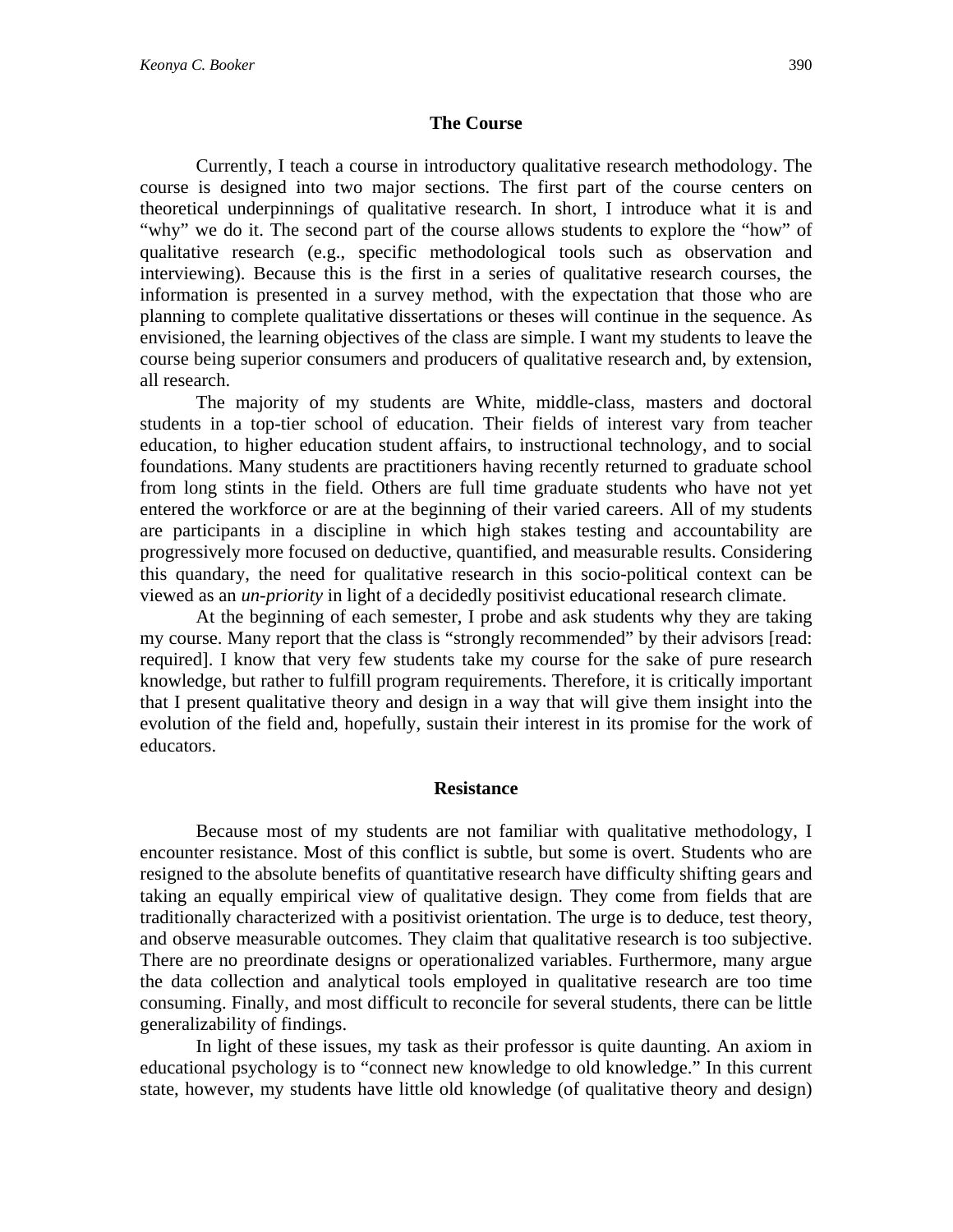on which to build their subsequent comprehension. My goal is to make those connections quickly and then couch the qualitative paradigm, not as a research outsider, but rather as a complement to other forms of empirical inquiry. This is especially difficult in a field that is heavily populated by those students who are also practitioners in the field and are familiar with pass/fail rates, graduation trends, and policy demands.

Qualitative research, by design, allows for the interpreted construction of social reality and the exploration and description of individual lived experience (Marshall & Rossman, 2006). As developed, my course is designed to give students a foundation in qualitative theory and the philosophical assumptions that are the basis for the method. As many are familiar with quantitative research designs, it is important to juxtapose quantitative and qualitative methodologies. I do not like to be a dichotomist, setting up the long-held qualitative vs. quantitative debate. Rather, I show students how both research orientations have many similarities in common with one another. We discuss conventional methodologies used in both qualitative and quantitative research, and how the approaches are equally rigorous by empirical design (Denzin & Lincoln, 2005). This connection early on allows students once again to connect old information with new information. The next step is shifting gears to *think* qualitatively.

Students are advised to critically analyze existing qualitative research and apply appropriate interpretist methodologies when designing their own final projects in the course. They are exposed to major qualitative theories and approaches such as phenomenology, critical race theory, feminist theory, grounded theory, and the case study approach. Each of these orientations to qualitative research is presented in terms of purposeful theory and couched in the larger discourse of ways to conceptualize educational research.

We explore how the field of phenomenology has changed education with its philosophical focus on individual experience and in-depth description (Way, 2005). When discussing grounded theory, pedagogy demands that the idea of bottom-up theory development be addressed as a valuable conjectural approach. This viewpoint is in stark contrast to most methodologies that initiate empirical inquiry from the top-down (Franklin, 1996). Students learn the advantages of using smaller scale observations and interviews to create significant and valid theories of learning and development. Some students have a harder time than others making the paradigm shift in their minds to an interpretist orientation. I see this especially with those in administrative positions, who somehow have to make broad decisions based on limited data. Their inclination is to reduce highly voluminous qualitative data to bullet points for school boards, superintendents, parents, and other constituent groups.

In many of our class discussions we broach the topic of power that can be inherent in certain research studies with marginalized groups. Probing students to examine their own notions of privilege, access, power, and equity can prove to be a discomforting exercise for some. As a minority educator, facilitating large group discussions of how to provide voice to marginalized groups is fundamental in how I structure my course. We need more contextual data about these populations in the educational arena. Using the peer debriefing process and having students keep reflective notes of their time in the field helps with this process.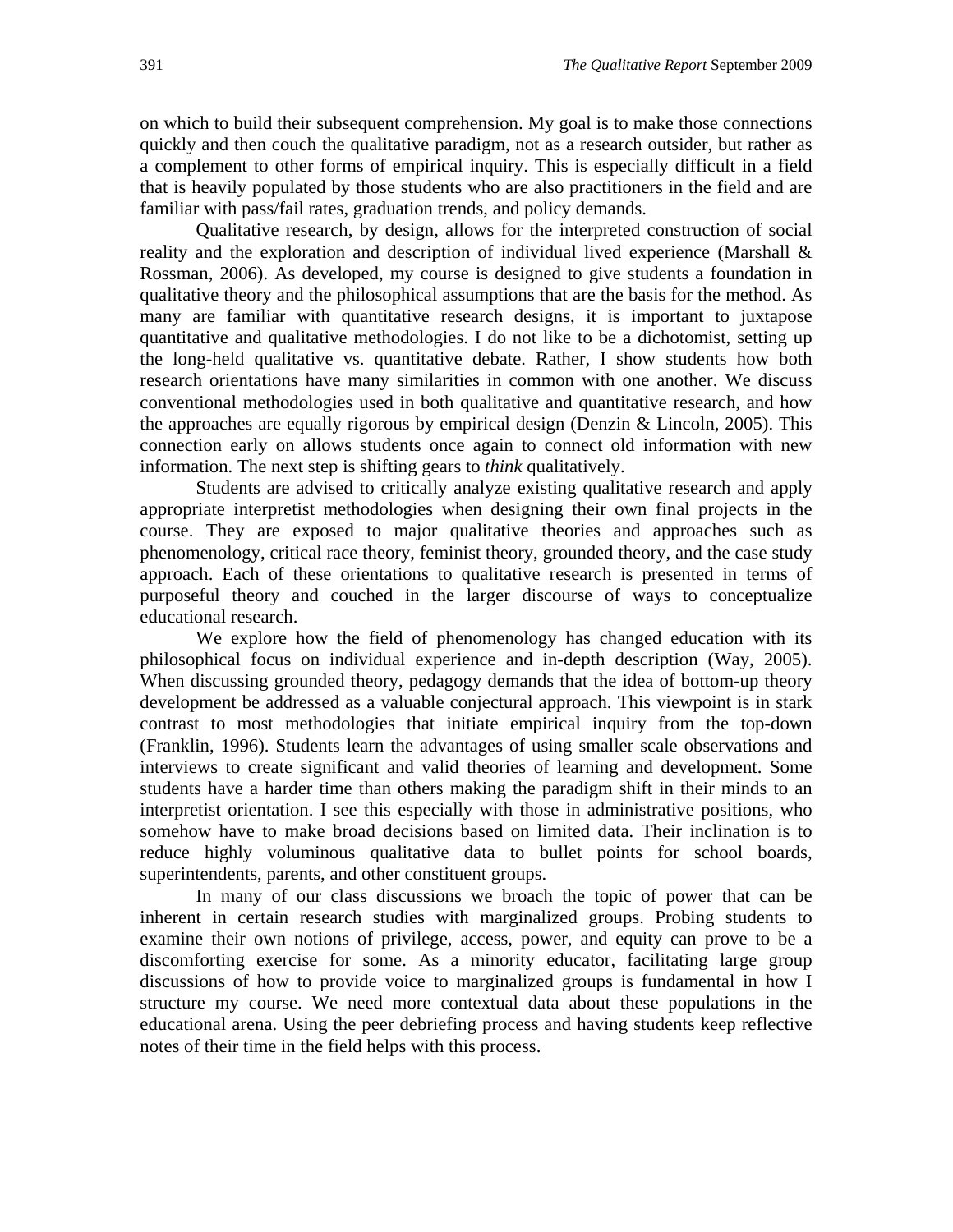Case studies allow students to utilize multiple data collection methods to disentangle the nuances that can affect the experiences of various individuals, people, and organizations (Merriam, 1998). One of my students studied organizational change at three women's colleges using a case study design and was quite enlightened by the power of in-depth analysis and interpretation in making educational policy decisions. This revelation did not come without many trying attempts at overcoming the "g" effect; the desire to generalize her findings. When this inclination arises, normally in the face of student resistance, I explain to students that even though traditional qualitative research does not *primarily* aim to generalize, qualitative researchers still argue for how their work is transferable in other contexts and domains.

As the field of qualitative research is varied and evolving, so are my pedagogical methods. My instructional techniques range from small group work to experiential activities to reflective writings. Because qualitative research is marked by attention to context, voice, and meaning (Tillman, 2002), students are encouraged to compose a role as researcher statement. In this essay, a student must explore how they arrived at said research topic, the opinions, attitudes, and beliefs they have that may have affected the inquiry process, and why that disclosure is important to the research experience. This reflexive exercise is where I find most students display a reconciliation of their past quantitative leanings with the knowledge gained from the class. Students emphasize how they, as a research instrument, affected the richness of their work. It is especially compelling to see these transformations in students that were previously deeply entrenched in positivist thinking.

#### **Work with Student-Practitioners**

As aforementioned, a significant number of students in this introductory course are currently teachers and administrators in the field. They represent the entire spectrum of K-12 education and also higher education. For this group of students it is especially imperative that the course be relevant to topics and issues they face every day in their work. Because these students possess dual roles as a learner and professional, there is a powerful instructional demand on me to make meaning and sense of the qualitative research paradigm in a practical way. One powerful example of this is evident with a graduate student in higher education student affairs, whose research interests were in women's leadership during the undergraduate experience. As a professional working with this group of young women on a regular basis, it was important for her to use her research as a vehicle to discover more about the experiences of the students in her program. She used the methods in my course to complete an inquisitive report on the limited leadership opportunities for undergraduate women and has since successfully proposed a dissertation on the same topic.

Over the years, student projects have crossed the continuum from a novice teacher examining innovative pedagogical practices in special education to a veteran administrator exploring the perceived benefits and disadvantages of block scheduling at an area high school. Students invariably select a topic that is meaningful to them and then systematically learn the advantages that a qualitative methodology can provide in investigating a particular topic. My instructional approach is to give my students the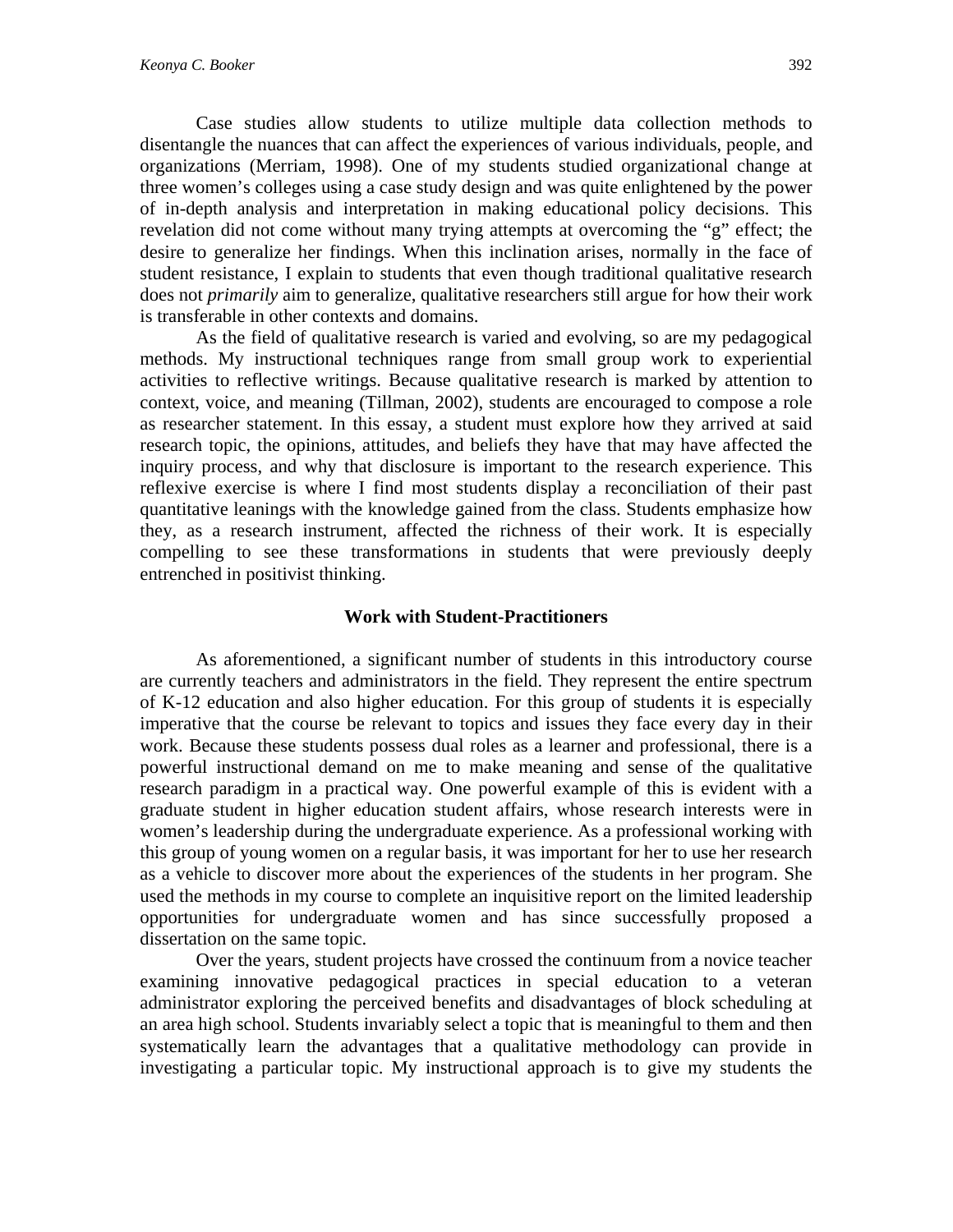theoretical tools and knowledge to explore their interests in a rigorous and empirically unassailable manner.

I have taught research methods courses for several years. In this vein, I have discovered that dealing with student resistance in graduate-level research courses is a two-step process. First, a successful instructor must have an awareness and appreciation of the origin of the resistance. Many graduate students in education are coming from previous social science backgrounds. Several have had statistics as undergraduates, so they come to my course with an experience and familiarity with quantitative methods. As a teacher, being sensitive to this existing comfort level is an important first step in the process.

The second component in effectively overcoming resistance is to provide students with an equally strong foundation in qualitative theory and method. In my course I do this by imparting in-depth opportunities for student field work and analysis. I also offer a space for students to express discomfort with the process and their reticence at making sense of "so much data." By offering a solid training in interpretist philosophy and designing the class as an interactive and reflective process, I achieve the goals I have established for the students.

Student feedback from the course reflects this sentiment in the following statements: "The observations and interview assignments were useful in preparing for the final projects. Putting together the entire final project was a good learning experience." Another student reported, "Group and hands-on learning at the end of each class allowed us to practice what we were learning right away." Finally, one student asserted, "This was a wonderful course. I was a quantitative person and now I'm considering a mixed methods dissertation." Not exactly a slam dunk, but a basket nonetheless.

### **Discussion**

Much of my personal research focuses on student perceptions of the classroom as a community. In fact, the majority of my work, on school belonging and achievement takes a decidedly qualitative bend. As a result, I encourage my students to feel as if they are a small, closely connected group of scholars aiming to uncover deeper meaning as agents in the realm of qualitative methodology. They work with a peer debriefer to review their data analysis, writing, and other issues that occur in the scope of a welldesigned research study. They learn to synthesize, construe, and explain human experience as it pertains to educational problems and policy. As an educator and researcher, it is important for me to present my students with a multitude of methodologies by which they can answer a specific research question. Qualitative research, with its keen eye on the powerful meaning of human experience, allows me to do this with students who otherwise might have never taken the journey.

#### **References**

- Denzin, N., & Lincoln, Y. (Eds.). (2005). *The handbook of qualitative research*. Thousand Oaks, CA: Sage.
- Franklin, C. (1996). Learning to teach qualitative research: Reflections of a quantitative researcher. *Marriage and Family Review, 24*, 241-274.